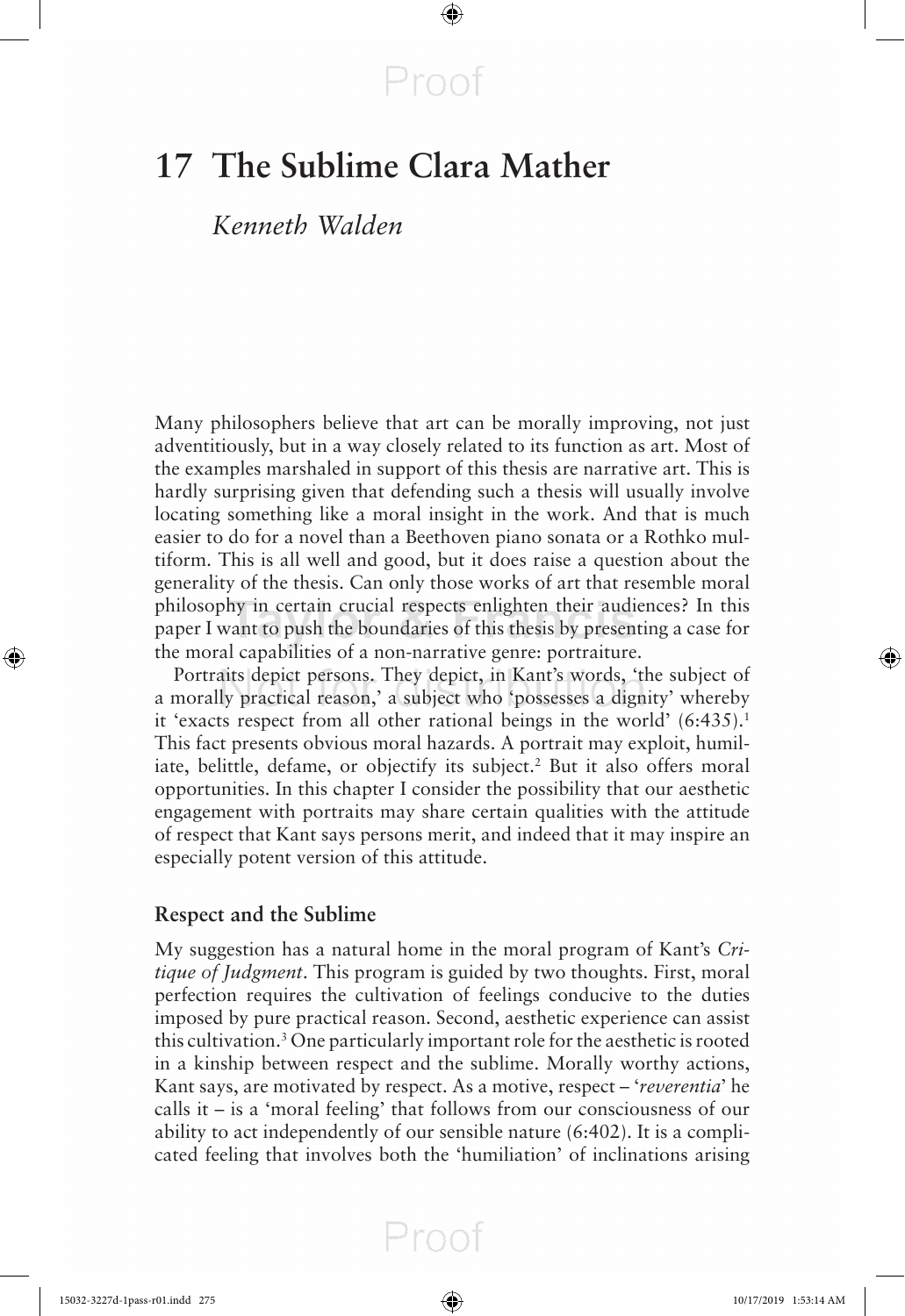$\bigoplus$ 

#### 276 *Kenneth Walden*

from self-love by the recognition that they do not have the authority we commonly attribute to them. And it is a feeling of exhilaration at the prospect of transcending our sensible nature through the use of reason (5:117). The moral feeling of respect therefore involves both the pain of humiliation and pleasure at the prospect of transcendence. In this respect, it is closely related to feelings of the sublime. The sublime combines a feeling of exhilaration at reason's elevation over nature with the pain of recognizing the insuperable shortcomings of certain parts of ourselves (our imagination in the case of the 'mathematically' sublime and our bodies in the case of the 'dynamically' sublime) (5:259). Indeed, it seems plausible that for Kant the 'moral sublime' is the basic form of that feeling, the one that somehow underwrites the more familiar examples of sheer cliffs and ominous clouds. 4

 Kant thinks that human beings have an inborn capacity to be motivated by the feeling of respect, but that this motive remains feeble without cultivation. The functional and phenomenological similarities between moral feeling and the sublime suggest an enticing possibility. Could feelings of the Kantian sublime somehow be used to cultivate feelings of respect? And if they could, can aesthetic objects be constructed that are particularly robust in this respect?<sup>5</sup>

 But any attempt to answer these questions quickly runs into a problem concerning the objects of respect, a problem arising from the difference between respect for *my own* rational capacity and respect for *other persons* . Monument Valley inspires feelings of sublimity because in viewing it I recognize the inability of my imagination to complete the task of comprehension that reason sets for it when confronted with something so massive (5:250). This is both a feeling of humiliation and superiority. Respect involves the same awareness in a different guise. It is a feeling of the superiority of reason in its practical 'vocation' over the motivational part of our sensible nature – our sensuous wants, desires, and inclinations (5:257). But this feeling is very much attached to my own powers, and so we might ask what it has to do with the sense of respect that is more obviously of moral significance: respect for *other persons*.

 Kant's answer to this question rests on two major pillars of his moral philosophy. First, the moral law is the supreme principle of any free and rational creature, so respect for reason's superior vocation is *eo ipso* respect for the moral law. Second, the moral law is a principle of respect for the dignity of humanity, so respect for the moral law will entail respect for persons *qua* legislators of practical law. As David Velleman (2006 , p. 81) puts it,

 Reverence for the law, which has struck so many as making Kantian ethics impersonal, is in fact an attitude toward the person, since the law that commands respect is the ideal of a rational will, which lies at the heart of personhood.

⊕

⊕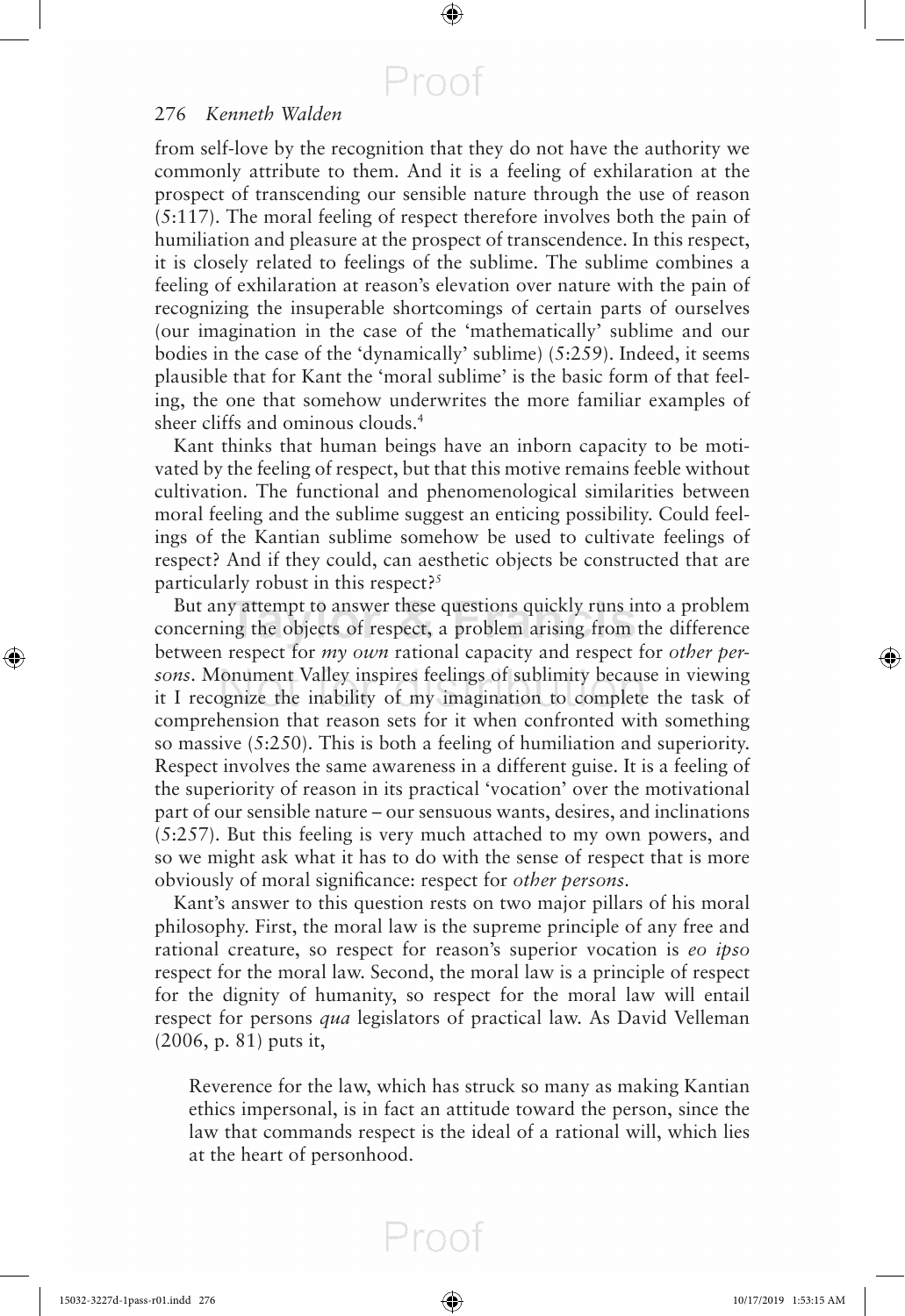⊕

#### *The Sublime Clara Mather* 277

 For Kant, then, there is a strong reciprocal relationship between our own free and rational nature, the moral law as an abstract principle, and the respect we owe other rational creatures. This is how respect for our own rational vocation is supposed to lead to respect for other persons.

 But once more there is a basic problem. Even if Kant is right about these constitutive connections between my own power of reason, the moral law, and respect for other persons, why should we expect a *feeling* to be transferrable across them? That is, even if these claims are true about 'respect in the practical sense' – about the duties of respect we have and their source in practical reason – this by no means assures us that there are motivational correlates. It does not show that the feeling of awe produced by beholding the superiority of *one's own* rational nature will lead to a cognate feeling attaching to *other* instances of this nature, nor that it will produce a motive to treat those instances with the respect they merit. So even if Monument Valley gives us a 'moral feeling' of our 'vocation of the mind that entirely oversteps' the domain of nature, and even if this vocation ultimately *entails* duties of respect for other persons, it is hard to see how it will tend to produce a distinctive *feeling* of respect for those persons. Now Kant may be happy with this, happy to do without a distinctive feeling of respect for other persons. Maybe it's enough to have this feeling toward the moral law within and then work out what that law demands of us. But it does seem like a problem for any hope that experiences of the sublime can cultivate feelings that are moral in the more familiar sense of being directed at others.

 This point raises a thorny question. What would a feeling of respect for another person even be? On the picture we have been working with, it would have to be something like a feeling of sublimity attaching to another person: a feeling of elevation and humiliation before someone else's self rather than our own. But is this kind of feeling possible? Kant is dubious. 'Sublimity is not contained in anything in nature,' he says, 'but *only in our mind*, insofar as we can become conscious of being superior to nature within us and thus also to nature outside us' (5:264). Properly speaking, then, it is not Monument Valley that is sublime, but our own mind's activities. There are two possible explanations for this conclusion. One is that Monument Valley is a bunch of big rocks, and so not something that could actually have the powers associated with sublimity. But this problem doesn't apply to other persons. They have the same rational and intellectual capacities that we do, so attributing sublimity to them shouldn't amount to the same kind of category mistake as attributing it to a big rock. The second problem is one of access. Our rational nature is a 'supersensible' faculty, and so not accessible in the ways ordinary empirical knowledge is. We have a special, first-hand experience of the activities of our own rational nature, since we are the ones performing those activities. But this is obviously not possible for other people. So it's not clear how we could experience another person as sublime since it's

⊕

⊕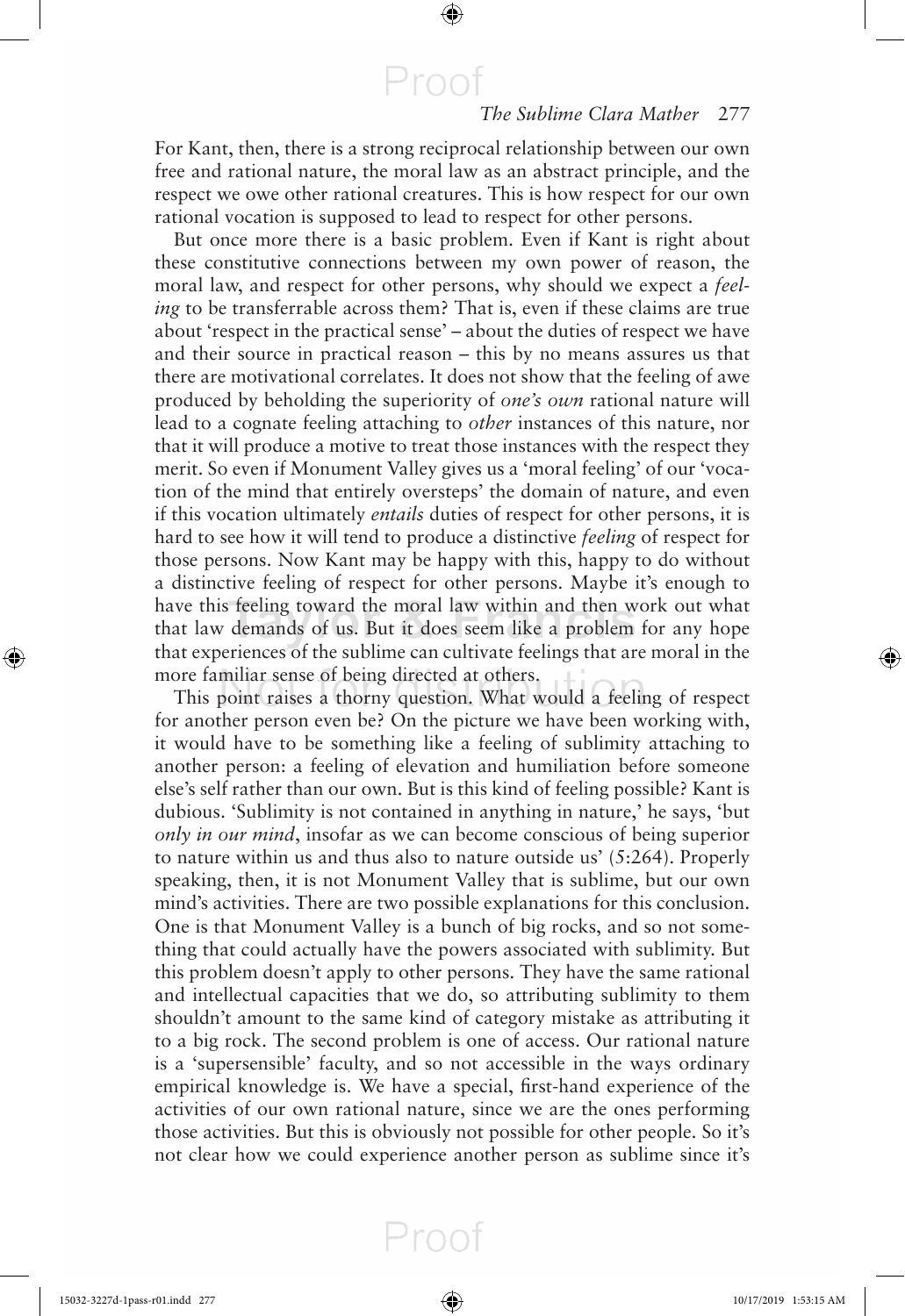⊕

#### 278 *Kenneth Walden*

not clear how we could have any aesthetic experience of their supersensible nature at all. This, I think, is the fundamental obstacle to any hope of using aesthetic experience to cultivate feelings of respect for other persons: we simply can't experience the appropriate aspects of those persons in the ways required to have such feelings.

 There may be a way around this obstacle. Art is famously capable of reshaping and redirecting aesthetic reactions in novel and unexpected ways. In particular, it seems to have the ability to communicate ideas that are otherwise ineffable. Kant himself remarks on this:

 The poet ventures to make sensible rational ideas of invisible beings, the kingdom of the blessed, the kingdom of hell, eternity creation, etc., as well as to make that of which there are examples in experience, e.g., death, envy, and all sorts of vices, as well as love, fame, etc., sensible beyond the limits of experience, with a completeness that goes beyond anything of which there is an example in nature.

(5:314)

⊕

 Here Kant suggests that art (especially but not exclusively poetry) can 'make sensible' otherwise obscure ideas. Later I will say something about why Kant thinks art can do this. But for now, this apparent power gives us a way to move forward. We can investigate the possibility that works of art and their characteristic manipulation of aesthetic responses can somehow bridge the gulf between our aesthetic faculties and other persons in a way that makes possible an experience of those persons as sublime.

#### **The Sublime Dr. Gross**

 What sort of art should we consider in this endeavor? Portraits are an obvious choice because they depict persons. And rather than casting about for good examples, I propose to confine myself to a single *oeuvre* that I think will serve our interests well – the portraiture of Thomas Eakins.

 Let's begin with a propaedeutic example, Eakins's famous *Gross Clinic* (See Figure 17.1 ). In the center of the painting Dr. Gross stands serene in harsh, white light holding a scalpel stained red with blood. The blood comes from a large incision in the milky leg of a prone and contorted patient. Over Gross's shoulder a woman hides her face behind a clenched hand. Rows of spectators recede into dimness toward the top of the painting. The initial impression of the painting is likely to be confusion.

With all its clarity, *The Gross Clinic* is not easily read at first glance; it has elements of enigma. The center of the action, the patient is almost hidden; his face is covered by the anesthetist's cloth, and all that is visible of his body is his left buttock and thigh and his sockcovered feet; it takes a little time before one realizes what the doctors

⊕

Proot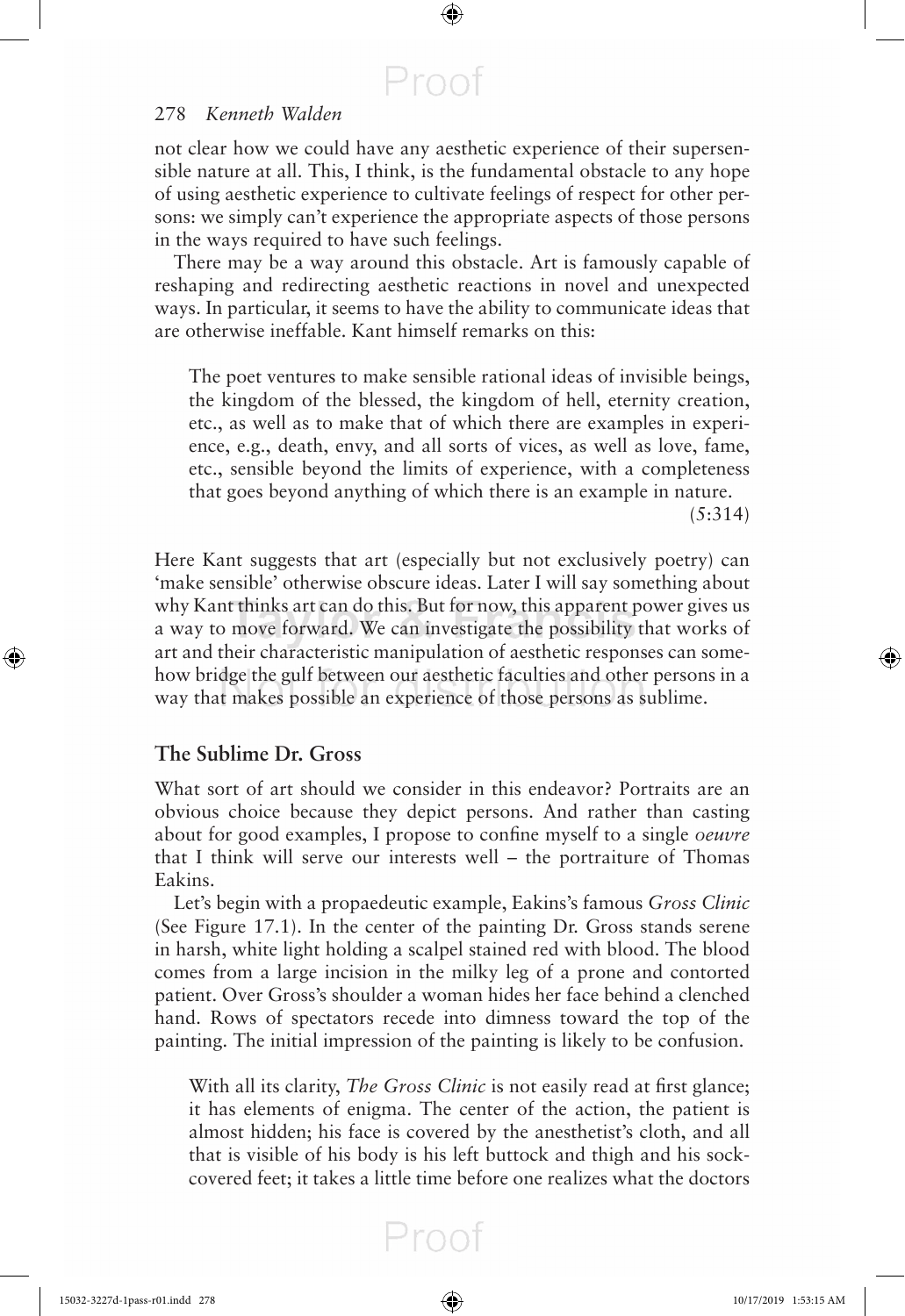



 $\bigoplus$ 

*Figure 17.1 The Gross Clinic* (1875).

are working on. Also there is a half-hidden figure behind Dr. Gross; at the latter's left appears a hand holding a retractor in the incision, and on the surgeon's right are the elbow, thigh, and knee of this figure.

(Goodrich 1982, vol. I, p. 124)

 This confusion about the literal action of the scene is exacerbated by the painting's competing foci. Consider one natural circuit about the painting. The eye is likely first drawn to the flurry of activity emerging

⊕

⊕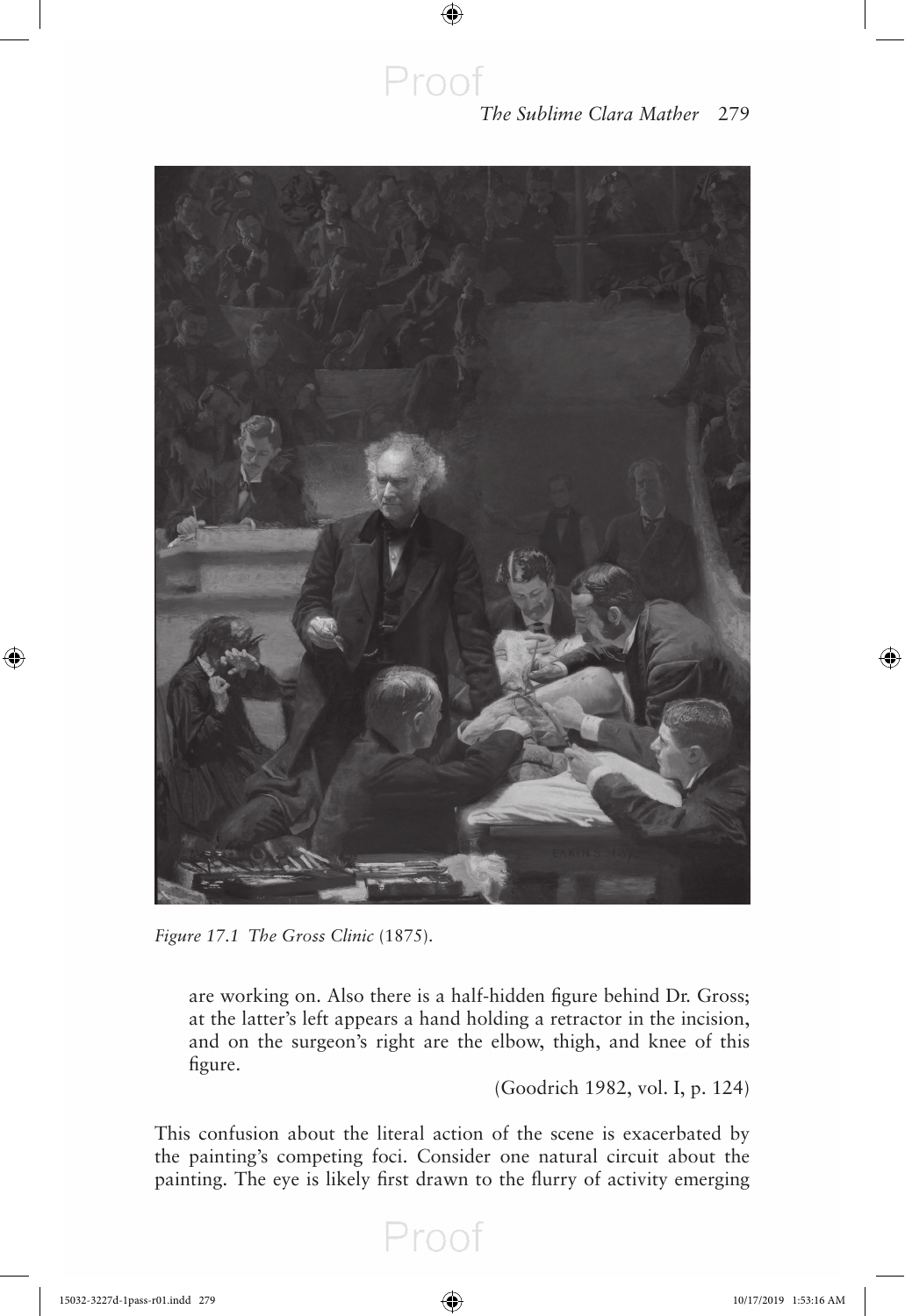$\bigoplus$ 

#### 280 *Kenneth Walden*

from the red-on-white stain on the patient's thigh. This is an unpleasant, almost nauseating sight: flesh spread apart by iron retractors, a mysterious wooden instrument stained pink, and a foreshortened body that we have difficulty placing in space. So as quickly as the eye is led to this spot, it is driven away. It is probably next attracted to another patch of red on white, this one connected to Dr. Gross's bloody hand. This image is also unpleasant, but in a different way. The glossy blood extending up from the glint of the scalpel's blade and the relaxed pose of the hand are menacing, especially in the context of our experience with the thigh. We avert our eyes again. Along the same horizontal line we find the cowering woman, whose bony hands embody the terror-struck anxiety we just experienced upon seeing the bloody thigh. Our eyes move again. But now there is nowhere to go but up, and we find only dullness and obscurity. The crisp realism of the bottom of the painting dissolves into amorphous bodies of gray and umber. These bodies are audience members, of course, and our eyes are inclined to follow their gaze and rejoin the sharpness below. This takes us back to the unpleasant scene on the operating table.

 There is one place of calm in the painting. And that is Gross's head. It is bright white, nearly the same color as the patient's thigh, but because it is not highlighted by red, the viewer only finds their way to it after making a circuit through the rest of the painting. This part of the painting is neither shocking nor obscure, and so the eye can linger over it to discover an assured face and wise forehead. The head puts the bloody scalpel into new perspective: it's not sinister, but skillful. Even though he is slightly off-center and not the first thing the viewer is drawn too, Gross is the scene's center of gravity and brings an order to it, both pictorially and thematically.

 Whether everyone's eye takes this route doesn't matter much. The important point is about the combination of fascination, discomfort, and reassurance in the painting. This combination smacks of the vibration between attraction and revulsion that is characteristic of the sublime.<sup>6</sup> It is, Michael Fried (1987, p. 65) says, 'at once painful to look at' and yet 'all but impossible, hence painful, *to look away from* .' Beholding the prone patient, the bloody wound, and the cowering woman as we try to make sense of a confused scene, we become distinctly aware of our 'physical powerlessness.' On the other hand, our perception of Gross and the way his expertise elevates him above all this agony and confusion reveals a capacity that is 'superior' to nature<sup>7</sup> (5:261).

 The painting inspires feelings of the sublime. But I want to suggest something slightly stronger than this. Not only do we experience the painting as sublime, but we experience Dr. Gross *himself* as sublime. By this I mean a few things. First, there is an obvious source of the fearsome power that prompts the revulsion that makes up half of this sublime experience – the man in the picture holding a scalpel. There is also an obvious source of the power that underwrites the attractive feeling of

⊕

⊕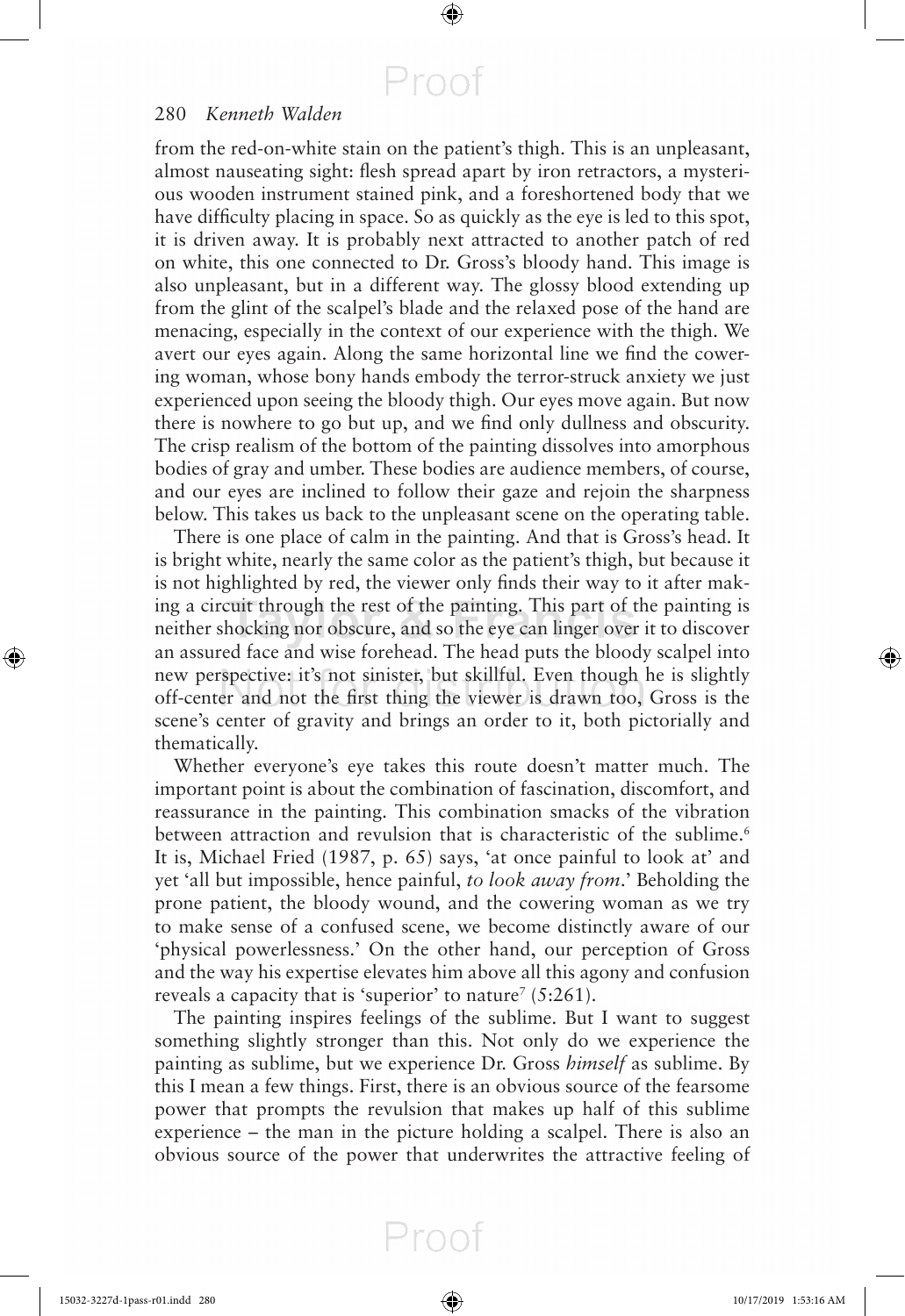$\bigoplus$ 

#### *The Sublime Clara Mather* 281

superiority that constitutes the other half of sublimity's vibration, the man with the calm countenance and intellectual forehead. And these two sources are one and the same. So even if Kant is right that the proper objects of my feelings of sublimity are my own rational and sensible natures, when it comes to *The Gross Clinic* they have an obvious point of resonance within the portrait.

 Second, Eakins's 'uncompromising realism' suggests a transparency to the painting that inclines us to think that we are looking *through* the canvas and seeing these qualities in Dr. Gross himself. 8 This impression is accomplished in part by context clues. The painting was originally called *Portrait of Professor Gross* , and many viewers know something about its connection with the medical college where Gross was a professor. This may dispose them to assume the painting depicts an actual operation. But much of the effect is due to Eakins's technique. Eakins's paintings record both minutiae and blemishes, which suggests an extraordinary diligence in capturing every aspect of a scene accurately. 'I never knew of but one artist,' says Walt Whitman, 'and that's Tom Eakins, who could resist the temptation to see what they think ought to be rather than what is.'<sup>9</sup> Eakins was also exceptionally good at giving a sense of the mass of bodies and exhibiting the tangibility of persons, a skill acquired from his unusually extensive anatomical training.<sup>10</sup> And he was an early adopter of photography as an aid to his painting, which allowed him to create novel effects that made critics wonder whether his paintings were in fact photographs. 11 This suggestion of transparency is crucial because it leads us to presume the ultimate source of the feelings of sublimity surrounding the image of Dr. Gross must be the man himself, and thus to experience *that man* as sublime.

 This is the sense in which I think the painting gives us an experience of Dr. Gross as sublime. In this respect, *The Gross Clinic* is an excellent example of art that can present another person as sublime. But in another respect, the example is less than perfect. I was interested in the possibility that feelings of respect for the rational nature of others may be cultivated by the experience of those others as sublime. But the power that produces the exhilaration we feel in surveying this painting is related to, as I put it, Gross's intelligence, expertise, and skill.<sup>12</sup> These characteristics may presuppose Gross's humanity – his rational nature – but they are not identical to it. Likewise, we may wonder whether the painting inspires the right kind of respect – whether it leads us to recognize Dr. Gross as a moral equal, or merely to hold a high opinion of his abilities. 13 So the respect that *The Gross Clinic* fosters is only questionably of the right species and directed at the right target. This leaves us in search of other examples.

#### **The Depths of Humanity**

 As I suggested just a moment ago, Eakins is commonly understood as a paragon of mimetic fidelity. Nonetheless, I want to suggest that his

⊕

⊕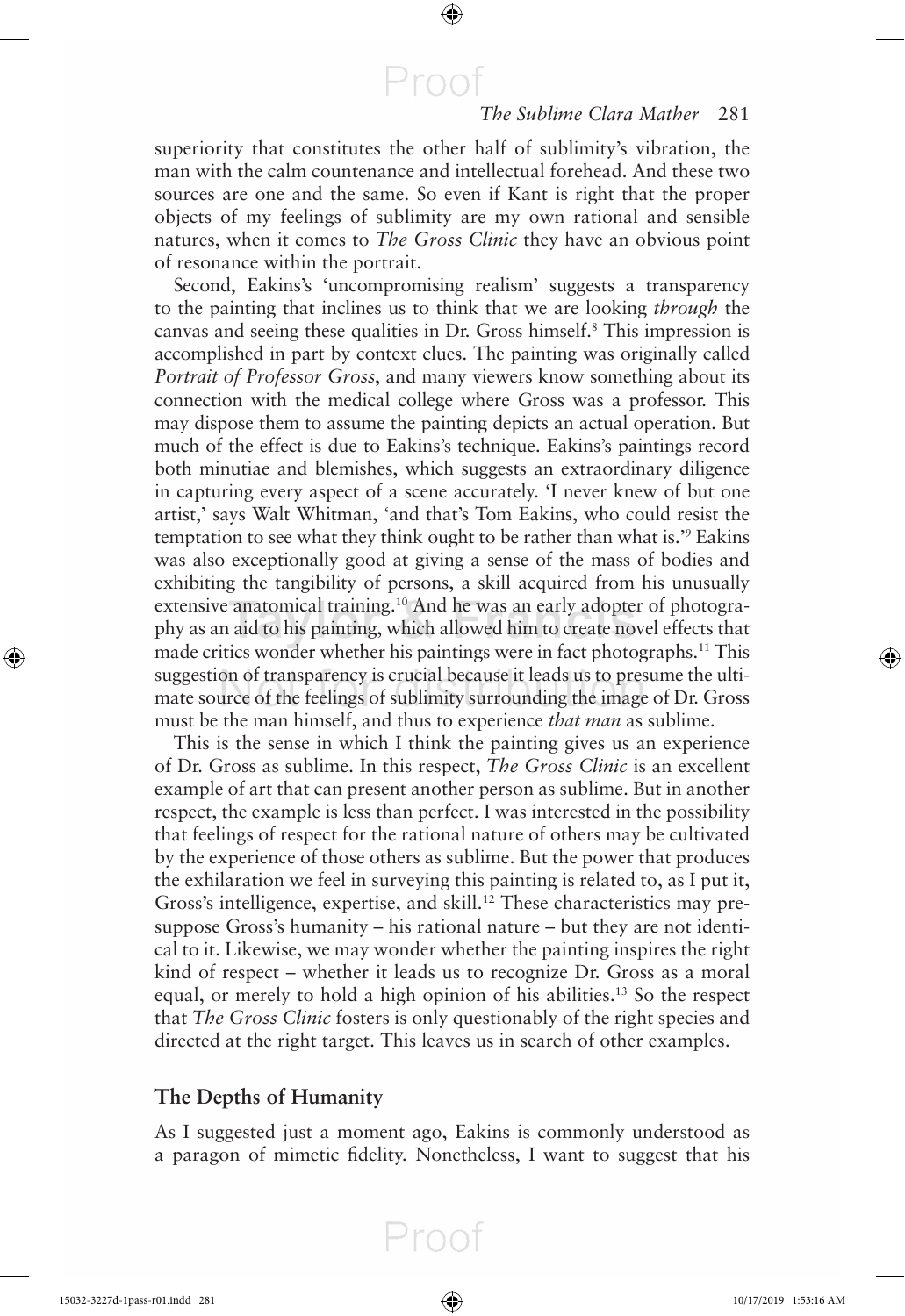$\bigoplus$ 

#### 282 *Kenneth Walden*

paintings exhibit an important kind of indeterminacy. These effects are highly restrained and selective, but in concert with the exactness that otherwise characterizes his portraits, they produce an important effect. We've already seen one instance of this indeterminacy in Gross's audience. We see it again in another prominent painting, *William Rush Carv*ing His Allegorical Figure of the Schuylkill River. The ostensible subject of this painting is barely visible amidst cavernous shadows, while, scandalously, his model's discarded clothes occupy the bright and detailed foreground. We find a more tempered version of this effect in Eakins's more traditional portraits.

 Consider the boundary between Walt Whitman and the background on the right side of his portrait (See Figure 17.2 ). The near continuity of color makes it almost unlocatable. At the top the brushstrokes change weight and direction, and this gives us a hint of the boundary and invites us to look harder. But as we look further down his shoulder even this disappears. It is as if Whitman is dissolving into the shadows at the lower right side of the painting – an effect that is especially startling when compared to the bright and intricate lacework we find on his collar. The same contrast – bright pellucidity in one part of the painting, shadowy and obscured boundaries in another – is repeated in some of Eakins's most celebrated portraits: the billowy hair of Clara Mather, the shadows about Maud Cook's head, the sloping shoulders of Letitia Jordan Wilson (See Figure 17.3 ).

 This effect serves two purposes. First, it puts the viewer in an inquisitive frame of mind: we are aware that not everything in the painting is being disclosed forthrightly, and we become more active in our engagement. Second, it leads the viewer to focus on the parts of the painting that *are* clear – for example, on the subjects' faces.

This second consequence introduces a more significant kind of obscurity. At least since the Renaissance, it has been commonplace that a good portrait discloses an 'inner' self – the sitter's 'essence,' 'air,' or 'depth of personality.' But what is this 'inner' self? Philosophers and artists have given us a handful of conceptions. Cynthia Freeland (2010, pp. 74–118), for example, shows how notions of attaching, respectively, to a sitter's body, her emotional and 'reflective' life, her moral character, and her relations to others have informed portrait-painting. I don't want to deny that any of these things are part of a subject's 'real' self, especially if this means saying that they are somehow part of a false self. But I do think there are good reasons to posit a self that lies behind all these things: a subject that possesses the forms of selfhood that Freeland describes without being identical to any conglomeration of them.

 We might worry that even if we believe in such a self, there is no way to adequately represent it. Kant for one believes in this kind of self, but he thinks that it is essentially unknowable. We can designate it 'transcendentally' – as the thing that makes our body, our thoughts, our

⊕

⊕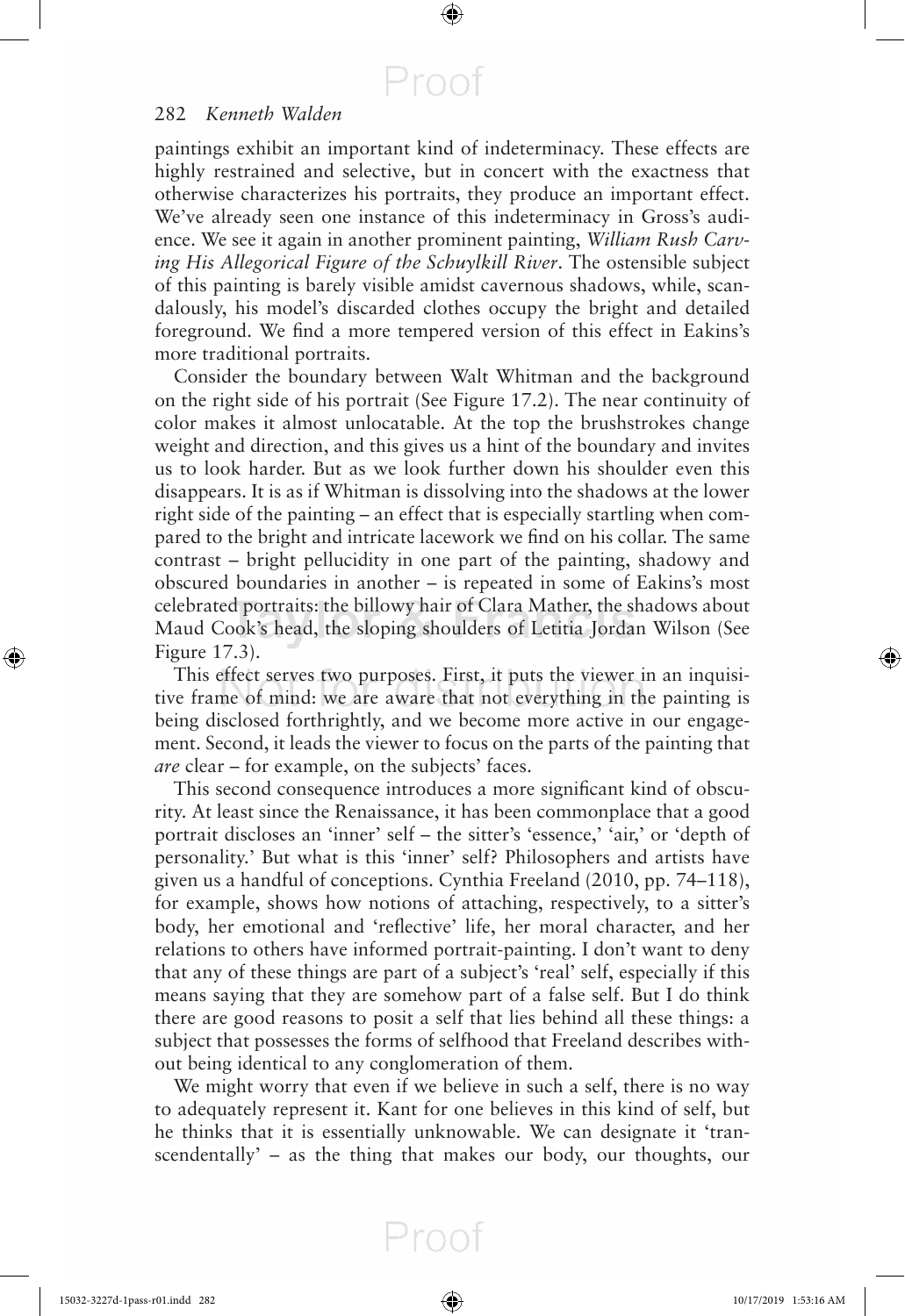



 $\bigoplus$ 

*Figure 17.2 Walt Whitman* (1888).

feelings, and our character ours – but 'without noting in it any quality whatsoever – in fact, without knowing anything of it either directly or by inference' (A355). On this point, however, our thought about the revelatory powers of art are once more relevant. For even if Kant is right that this deep self is not properly knowable, this needn't mean that art cannot give us an *idea* of it, as it gives us ideas of 'invisible beings, the kingdom of the blessed, the kingdom of hell.'

⊕

⊕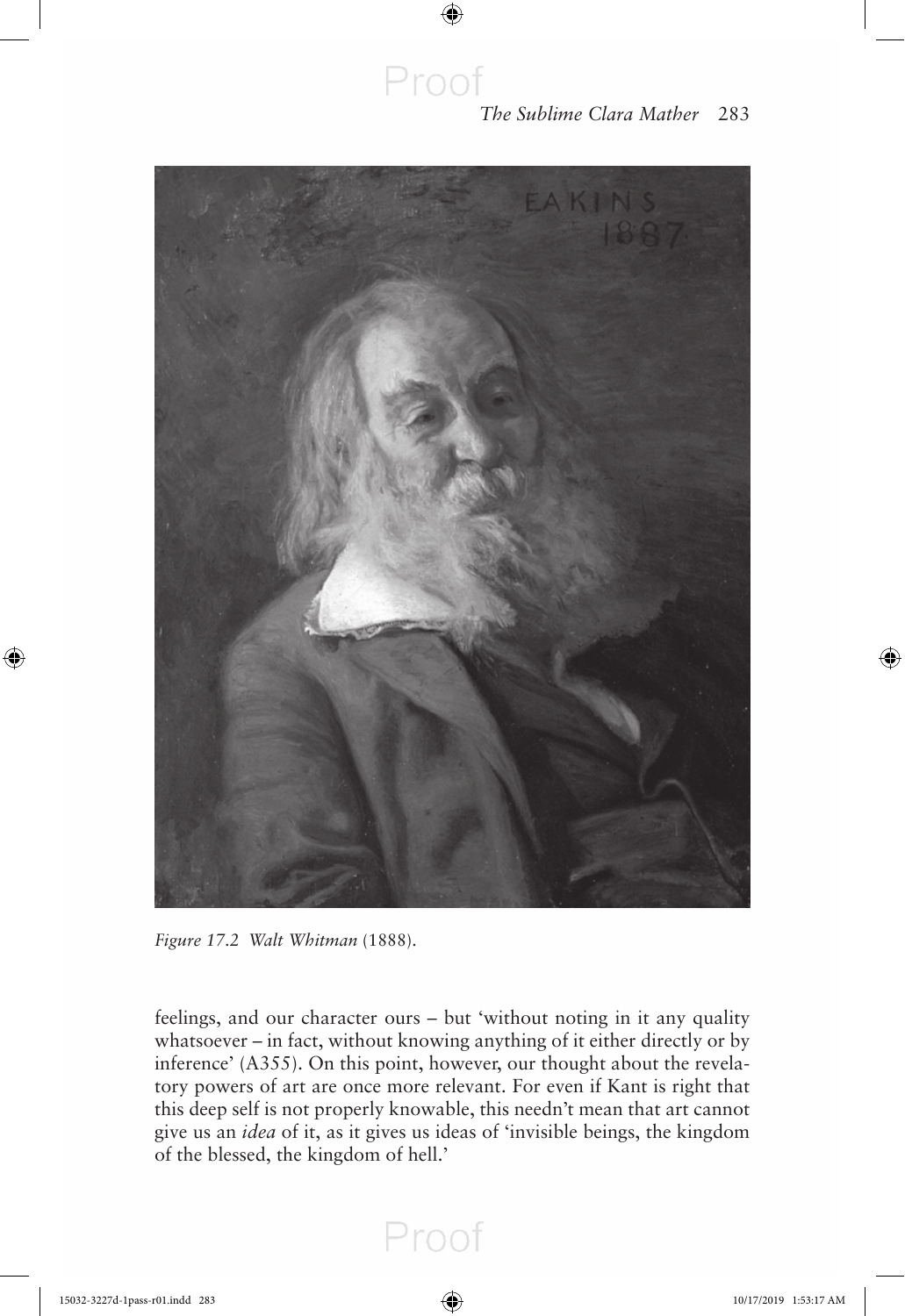$\bigoplus$ 

#### 284 *Kenneth Walden*





 This, very roughly, is what I want to propose Eakins does. His subjects are distinguished by a kind of 'psychological depth' so pronounced that they resist psychological interpretation, a resistance that registers as psychological indeterminacy. This isn't to say that his subjects are opaque or affectless, but that they are presented in a way that suggests multiple psychological interpretations and the ultimate inadequacy of each of them. In this way, they intimate a 'deep' self that lies irremediably beyond our powers of comprehension.

⊕

⊕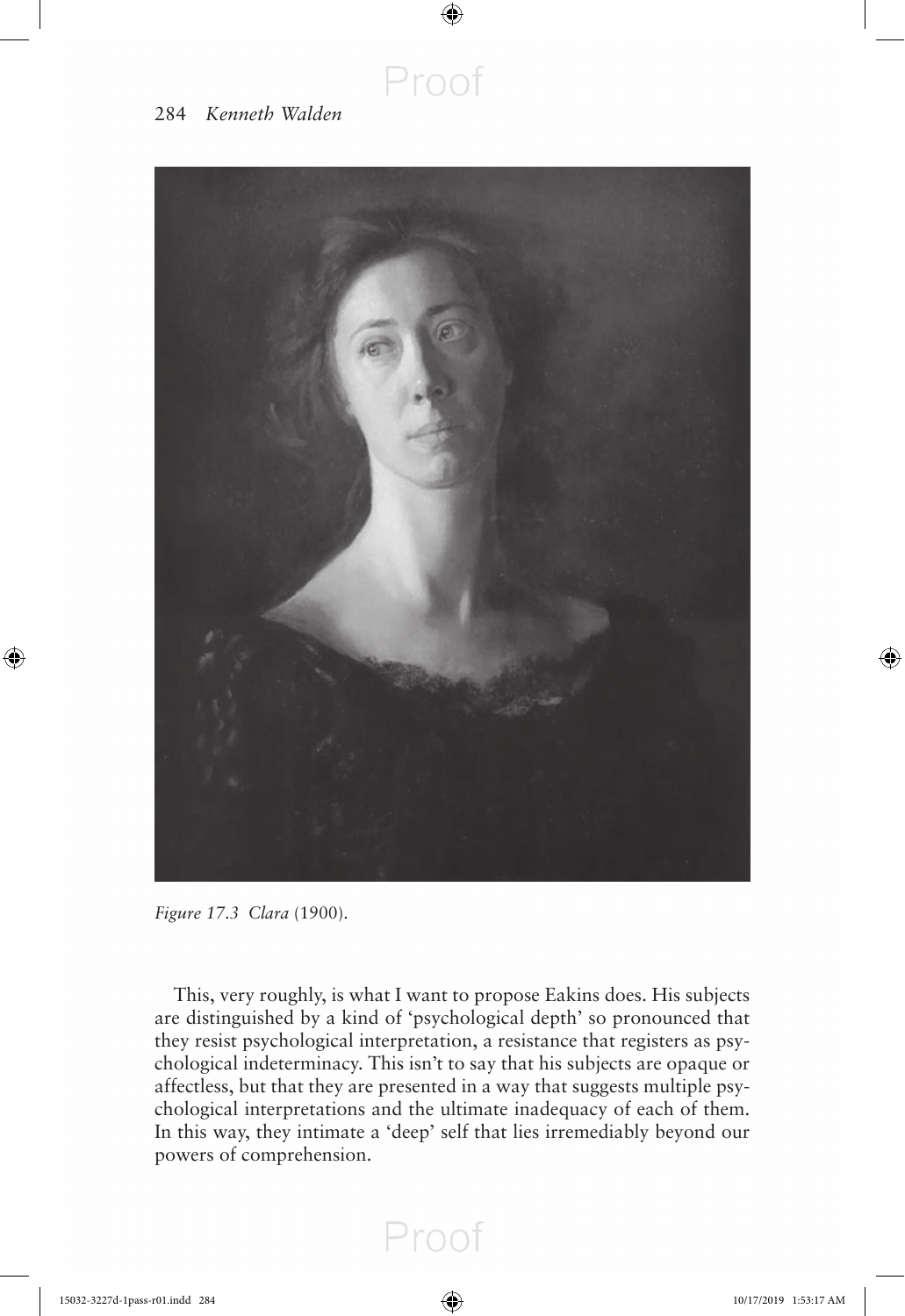$\bigoplus$ 

#### *The Sublime Clara Mather* 285

 Look again at Whitman. The old man's heavy-lidded eyes are open wide and fixed on some point out of the scene. But because his mouth is completely covered by his beard – which is itself obscured in the shadows on the right side of the painting – it's impossible to say whether his expression is one of wonderment, mirth, surprise, or something else. Instead, the expression suggests a kind of unspecific openness. The beard itself is surprisingly variegated in color and shape. In some places it is the noble white beard of the philosopher, at others the yellow scruff of a hobo. Whitman definitely looks old, but the specific valence of this appearance vacillates between the self-assuredness of the venerable sage and the weariness of a weather-beaten crank. This portrayal is apt in its way, of course, since Whitman is very much all these things. As his most quoted lines have it: 'Do I contradict myself?/Very well then I contradict myself,/(I am large, I contain multitudes.)' In this portrait Eakins makes an attempt to capture these multitudes – not just by portraying a host of different aspects of Whitman, but by presenting the indeterminacy of a soul that contradicts itself.

 Now consider Clara Mather. Her eyes look up and away from the viewer, giving a strong initial impression of wistfulness. But her mouth lies flat, her lips relaxed in calm contentedness. Or perhaps resolve. Her head is tilted, but just barely. Her long, graceful neck is still, and shoulders sit upright and poised. This position makes our initial suggestion of longing seem unsustainable. This is not a rueful woman, but one who is quietly resolute. Then again, perhaps her equanimity is just a façade, a stiff upper lip in the face of inner sorrow. The point is that it's not clear.

 In *Head of a Cowboy* the viewer's eyes are immediately attracted to two things: the cowboy's fine costume, complete with fringe and widebrimmed hat, and his cornflower blue eyes looking off, like Clara Mather, into the distance. This, we are led to think, is a cowboy yearning to be out on the range. But this impression is belied by his reclined posture, the softness around his eyes, and the mouth hidden behind whiskers. Maybe he is cowboy of stoic resignation? Maybe he has made his peace with the dark place in which he sits? Maybe he has given up? Once again, we are led to consider a handful of different basic interpretations, but none of them seem ultimately satisfactory.

 Maud Cook has the thoughtful, slightly wistful expression we see in many of Eakins's subjects. She appears calm and self-possessed. But this impression is also thrown into question by further inspection. Her hair is a little untidy, fluttering up and away from its bindings. Her dress shows just enough wrinkling to create a tiny shadow suggestive of cleavage and disclose slightly more of her clavicle than we might expect. And then there is the large, dramatic shadow across the left side of her face. These things suggest something hidden beneath the veneer of composure. What it is, exactly, isn't obvious, but, once more, we are drawn into trying to figure out what it might be.

⊕

⊕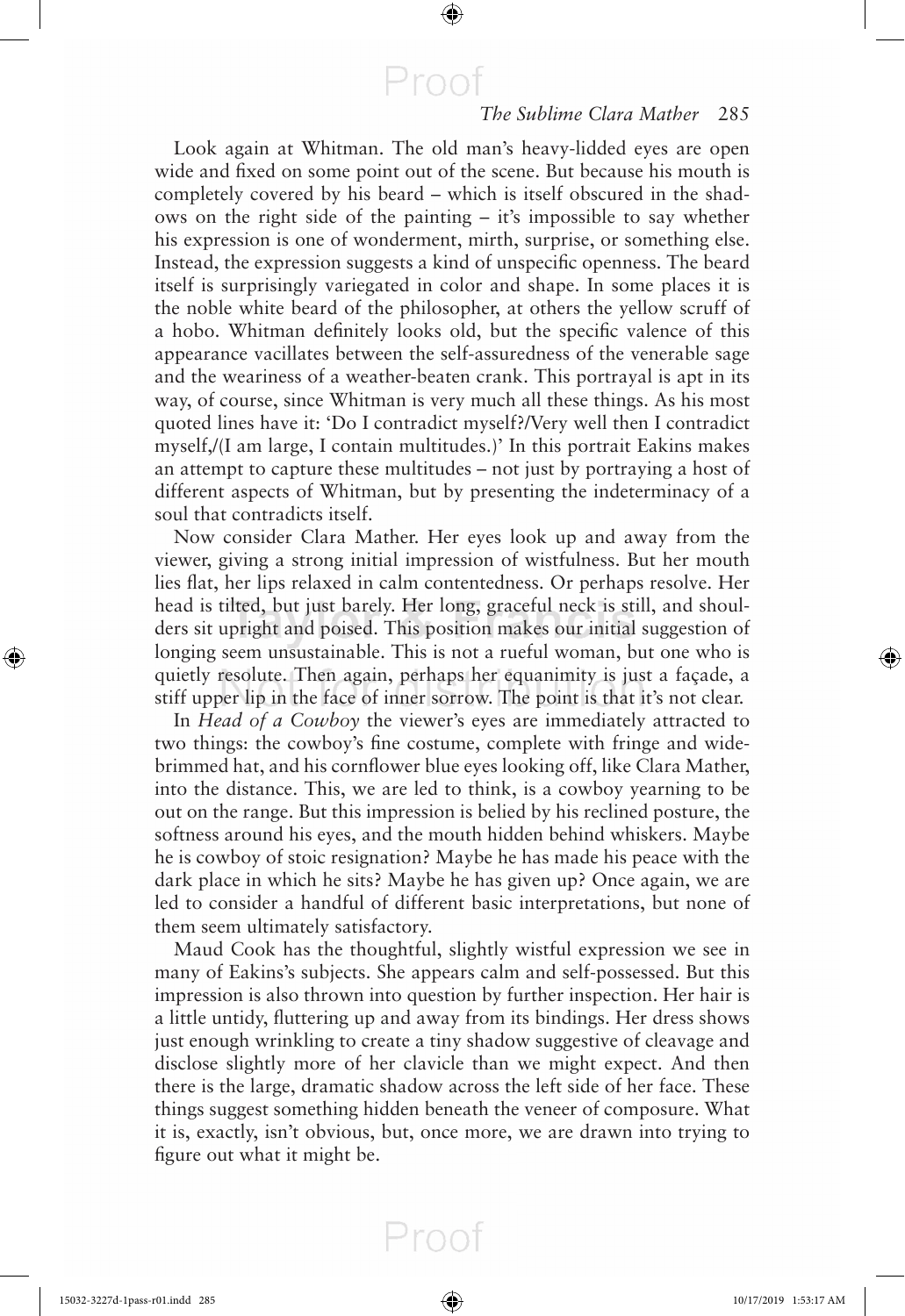⊕

#### 286 *Kenneth Walden*

The portrait of Henry O. Tanner shows another thoughtful figure. But he is not completely at ease. In fact, he seems leery: his eyes are not completely aligned, as the left one appears to be trying to peer over his shoulder. What is he looking for? Tanner was Eakins's student and one of the first African American painters to gain an international reputation. This knowledge may suggest some ideas to the viewer, but they're just guesses. Tanner is reclined and his chin turned down in a position suggesting rumination, but his body seems strangely stiff. The impression the viewer is left with is a man poised between meditation and defensiveness. But *why* he appears so – what weighs on his mind – is left mysterious.

 I am suggesting that these portraits exhibit a kind of psychological indeterminacy that produces a coordinate mysteriousness about their subjects.<sup>14</sup> Were Eakins a different sort of painter, we might attribute this indeterminacy to an expressive intervention on the part of the artist, conclude there's no fact of the matter, and lose interest. But Eakins's realism forestalls this reaction. The suggestion of transparency I described before makes us much more apt to impute the indeterminacy we find in these faces *not* to stylistic interventions by the painter but to the subjects *themselves* . When I am drawn into Kokoschka's *Martha Hirsch* , I do not experience it as an inquiry into Martha Hirsch, but into Kokoschka, his vision, style, and technique. This inquiry may prove informative about Martha Hirsch, but only second-hand, by offering a certain perspective on her. With Eakins, we have an experience of disclosure of the person herself. Eakins's realism therefore serves an important purpose. It inclines us to think that there is some fact of the matter about what Whitman, Clara Mather, Maud Cook, Henry O. Tanner, and the blue-eyed cowboy think and feel that somehow remains mysterious to us.

 I don't want to claim that these selective obscurities are unique to Eakins. (Indeed, Gombrich (1945, p. 6) identifies a similar effect in Gainsborough's *Perdita*.)<sup>15</sup> Nonetheless, a contrast with one of Eakins's contemporaries may help us appreciate these effects as deliberate aesthetic choices rather than a generic feature of portraits. For we see none of these things in John Singer Sargent's portraits. (Maybe this is too strong: we don't see them in *many* Sargent portraits.) *Mrs. Hugh Hammersley* is handsome and well-executed, but there isn't any mystery about it. The painting is all brightness and clarity, and Mrs. Hammersley herself has the unmistakable look of someone getting up to put the kettle on. *Lord Ribblesdale* is tastefully rendered, but when we look at the baron's face, we see a man who has had no more than four thoughts about anything other than fox hunting in his whole life.

 Supposing I am right in my readings of these paintings, what follows? Burke (1757, part II, sections IV-V) suggests that obscurity is a source of feelings of the sublime. 'It is our ignorance of things that causes all our

⊕

⊕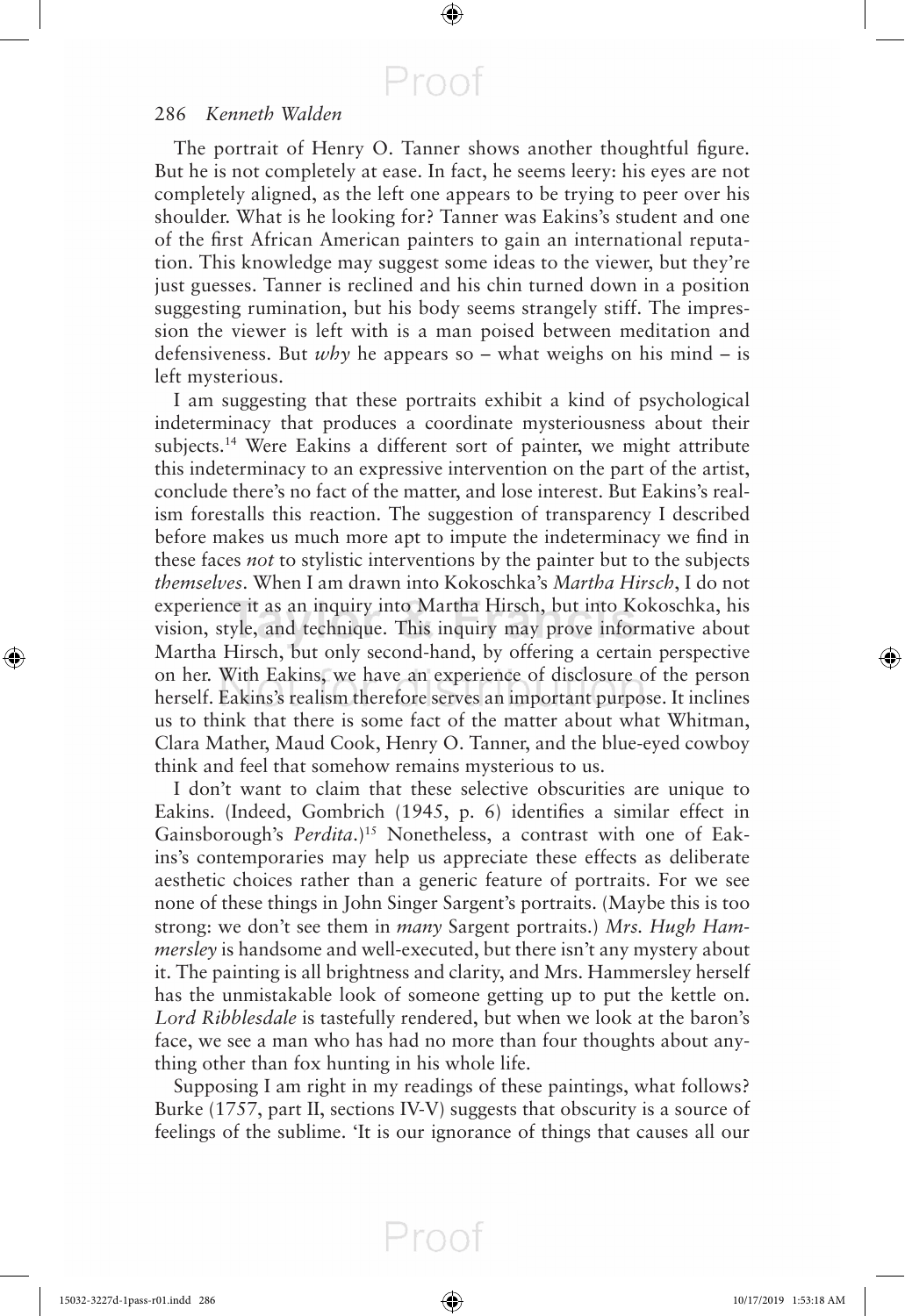⊕

#### *The Sublime Clara Mather* 287

admiration, and chiefly excites our passions,' he says. 'Knowledge and acquaintance make the most striking causes affect but little.' By contrast

 hardly anything can strike the mind with its greatness, which does not make some sort of approach towards infinity; which nothing can do whilst we are able to perceive its bounds; but to see an object distinctly, and to perceive its bounds, is one and the same thing. A clear idea is therefore another name for a little idea.

William Gilpin's (1791, p. 252) remarks on the subject are less famous, but equally astute. 'What we call sublime,' he says, 'is that heat and fermentation which ensues in the imagination from its ineffectual efforts to conceive some dark, obscure idea beyond its grasp.'

 Kant offers no explicit discussion of obscurity, but with some care I think we can understand the experience of viewing Eakins's portraits in terms of the mathematical sublime. Like the dynamical sublime, the mathematical sublime involves an awareness and feeling of superiority in the supersensible power of reason and a humiliation of our sensible nature. But in this instance, that humiliation involves the imagination's limitations in the face of objects that are 'great beyond all comparison.' These objects – the pyramids, 'shapeless mountain masses' – overwhelm our powers of comprehension. Reason puts to us the task of fitting these appearances into the orderly system governed by the standards of cognition. Imagination and understanding strive to complete this task. The mathematical sublime is a mixture of displeasure at the inevitable failure of this striving and pleasure in the power of reason to set such a task in the first place.

 I propose that we experience the mystery of Eakins's portraits in a similar way: as a task we feel compelled to undertake but quickly recognize to be impossible. After a few minutes of striving to see our way into the mind of Clara Mather we come to realize that these mysteries are unsolvable. Not because she is too *large* , but because she is, so to speak, *too deep*. We are not going to be able to ascertain the totality of this person by examining the painting. Even if we had a decade to gaze on the portrait and entertain evermore elaborate stories about Clara Mather and who she is, there would always be some remainder – a lingering feeling that there is something *beyond* what we have explained, something lying *behind* the selves that our best psychological explanations can hope to capture. Our powers of understanding are simply not up to this task of grasping Clara Mather. 16

 Of course, we cannot ascertain the personal totality of Mrs. Hammersley or any other sitter either. But there's a crucial difference. *Mrs. Hugh Hammersley* offers no spur to seek such totality. We find a friendly face but are untempted to think we can know her in a deeper way; it's just a

⊕

⊕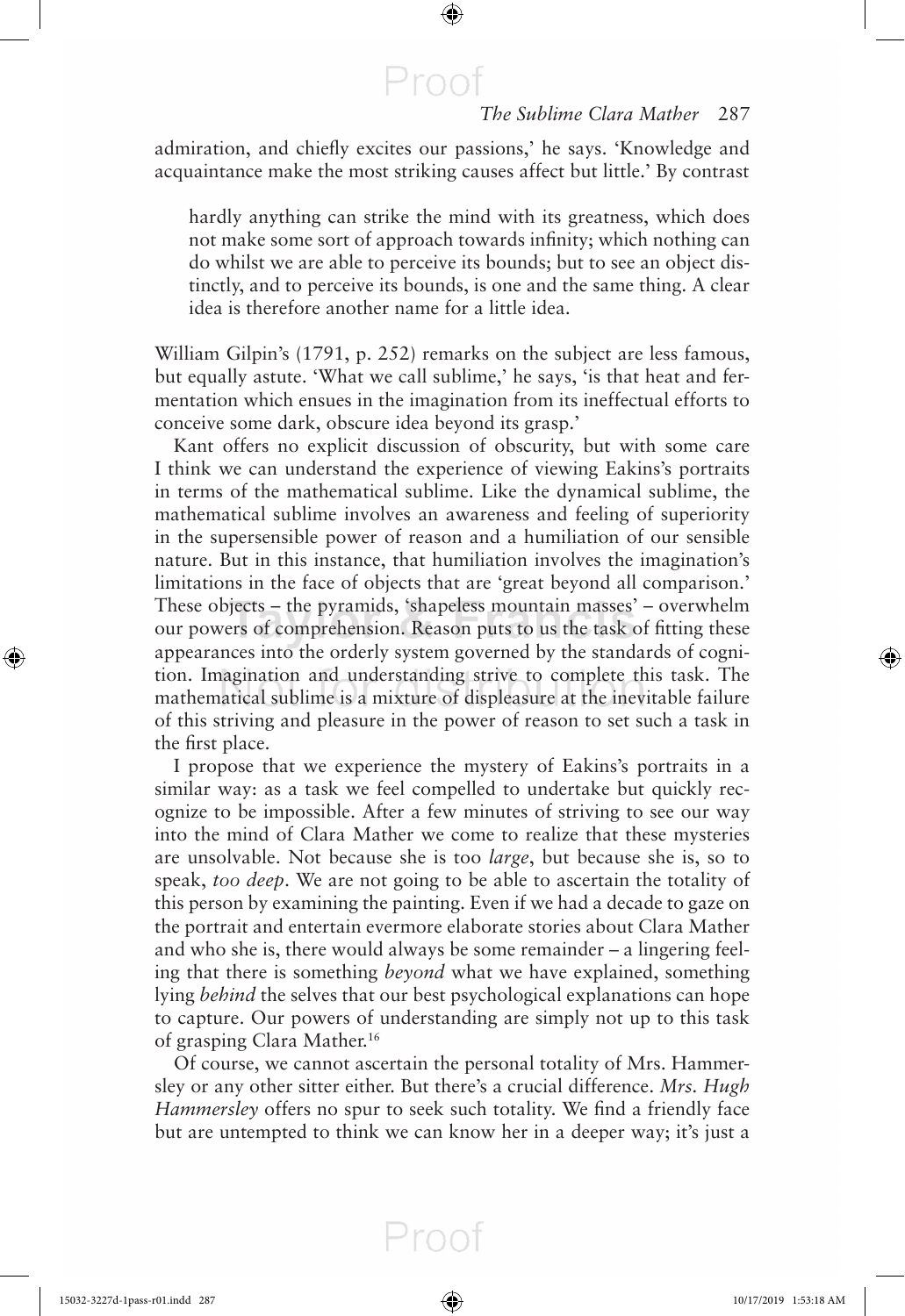⊕

#### 288 *Kenneth Walden*

picture after all. But if I am right about the effect of Eakins's portraits, we *are* drawn into *Clara* – and Clara Mather – in exactly this way. Eakins's combination of realism and obscurity presents us with a problem that we simultaneously feel we must solve by producing ever more exhaustive psychological stories about Clara Mather but also recognize, implicitly, as hopeless. In this experience depth is revealed.

 Kant says that in recognizing the inadequacy of the imagination's efforts we are acquainted with an idea of something that is not merely comparatively great – something that may be cognized by a more or less extensive activity of the imagination – but *absolutely great*. This is an idea of infinity. Thus nature 'is sublime in those of its appearances the intuition of which brings with them the idea of its infinity' (5:251). *Clara* also presents us with such an idea. We experience Clara Mather as not only 'deeper' than what can be ascertained by looking, but as incomparably, infinitely deeper. That is, we implicitly understand that the investigations of the painting that its obscurity draws us into – formulating psychological hypotheses, testing them by putting ourselves in the place of the subject, inspecting the painting looking for confirmation – can be extended indefinitely without our fully comprehending what it depicts, without our really understanding Clara Mather in her totality.

 The same transparency that makes our experience of *The Gross Clinic* an experience of Dr. Gross *himself* as sublime makes our viewing of *Clara* an experience of the sublimity of Clara Mather *herself* . We experience her as sublime because our experience brings with it the idea of her infinitude. But whereas in the case of Dr. Gross it was plausible that these feelings of sublimity were inspired by his scalpel or skillfulness, there is no such possibility here. What arouses these feelings is not Clara Mather's physical power, but her apparent infinite depth – her capacity to be more than the fixed psychological type suggested by, e.g., *Mrs. Hugh Hammersley*. And this is something Clara has just in virtue of her status as a rational creature.

 I began this discussion with Kant's claim that art can disclose 'ideas' that are otherwise obscure. We can understand the power I am attributing to Eakins in those terms. Aesthetic ideas, Kant says, are imaginative representations 'that occasion much thinking' but for which no 'determinate thought, i.e., concept' is adequate. These ideas are characterized by the kind of unending striving that I suggested Eakins's portraits inspire. They inspire us to 'strive toward something lying beyond the bounds of experience, and thus seek to approximate a presentation of concepts of reason (of intellectual ideas).' But because 'no concept can be fully adequate' to these ideas, these strivings constitute an uncompletable task. These aesthetic ideas, as we have seen, can 'make sensible rational ideas of invisible beings, the kingdom of the blessed, the kingdom of hell, eternity, creation, etc.  $[ \ldots ]$  by means of an imagination that emulates

⊕

⊕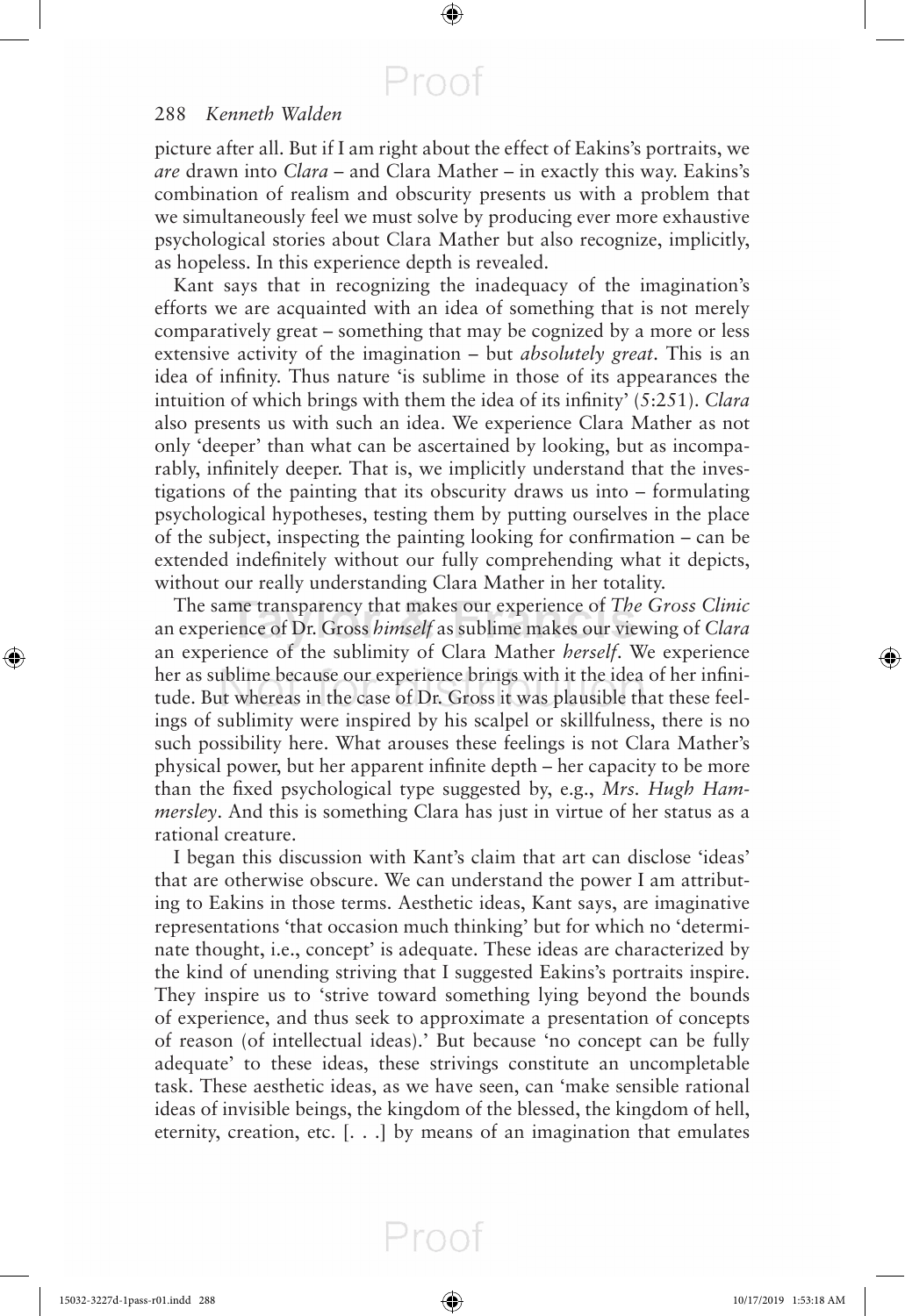⊕

#### *The Sublime Clara Mather* 289

the precedent of reason in attaining to a maximum.' They do this by 'stimulat[ing] so much thinking' that they 'aesthetically enlarge the concept itself in an unbounded way.' This, in turn, sets 'the faculty of intellectual ideas (reason) into motion' (5:314–315). This language allows me to offer a concise summary of my claim about Eakins's portraits. These portraits use artistic techniques (selective obscurity, etc.) to communicate aesthetic ideas of infinite depth. And these ideas, in turn, provoke a kind of thinking through which otherwise inaccessible rational ideas about the infinitude of other persons are made sensible.<sup>17</sup>

#### **Respect**

⊕

 I have now argued that some portraits produce an experience of their subjects as sublime. This experience differs from standard examples of sublime experience in crucial ways. I see Monument Valley and my rational nature sets a task of comprehending it, one that I cannot complete. This elevates my rational nature and humiliates my sensible nature. In this arrangement, Monument Valley itself is no more than a stimulus: when I step back from the experience, I can appreciate that what is really superior is not a pile of rocks, but me. This is why, as Kant says, the proper objects of sublime feelings are our own minds.

 But the experience of *Clara* is different. Clara Mather is not just a pile of rocks. She is someone who can return my gaze, someone who is like me. This makes her, as I said earlier of Dr. Gross, a point of resonance for the mental activities that produce my feelings of sublimity. She is also inextricable from my experience in a way that Monument Valley is not. I cannot look at the portrait, experience Clara Mather as sublime, and still regard her *merely* as a stimulus to certain exalted activities of my own mind. The obvious explanation for this fact is that my experience is not just one of my own elevation and humiliation but of the elevation and humiliation of natures that Clara and I share. That is, my experience of the painting is of *our* elevation as rational beings and *our* humiliation as sensible creatures.

 This is what I believe a feeling of respect for another person must be on the Kantian proposal laid out before. It is a feeling of shared sublimity: of our shared elevation as rational agents married to a shared humiliation of our sensible nature. What I have argued is that Eakins can cultivate respect for persons in this sense. Indeed, what I have argued is that a sympathetic viewing of *Clara* will inspire just this kind of respect for Clara Mather.

Several questions remain open. How efficacious is this conduit of moral enrichment: do those who spend hours looking at Eakins portraits become measurably fuller of reverence for the humanity of others? How general is the phenomenon: is it a feature of a handful of ↔

Proot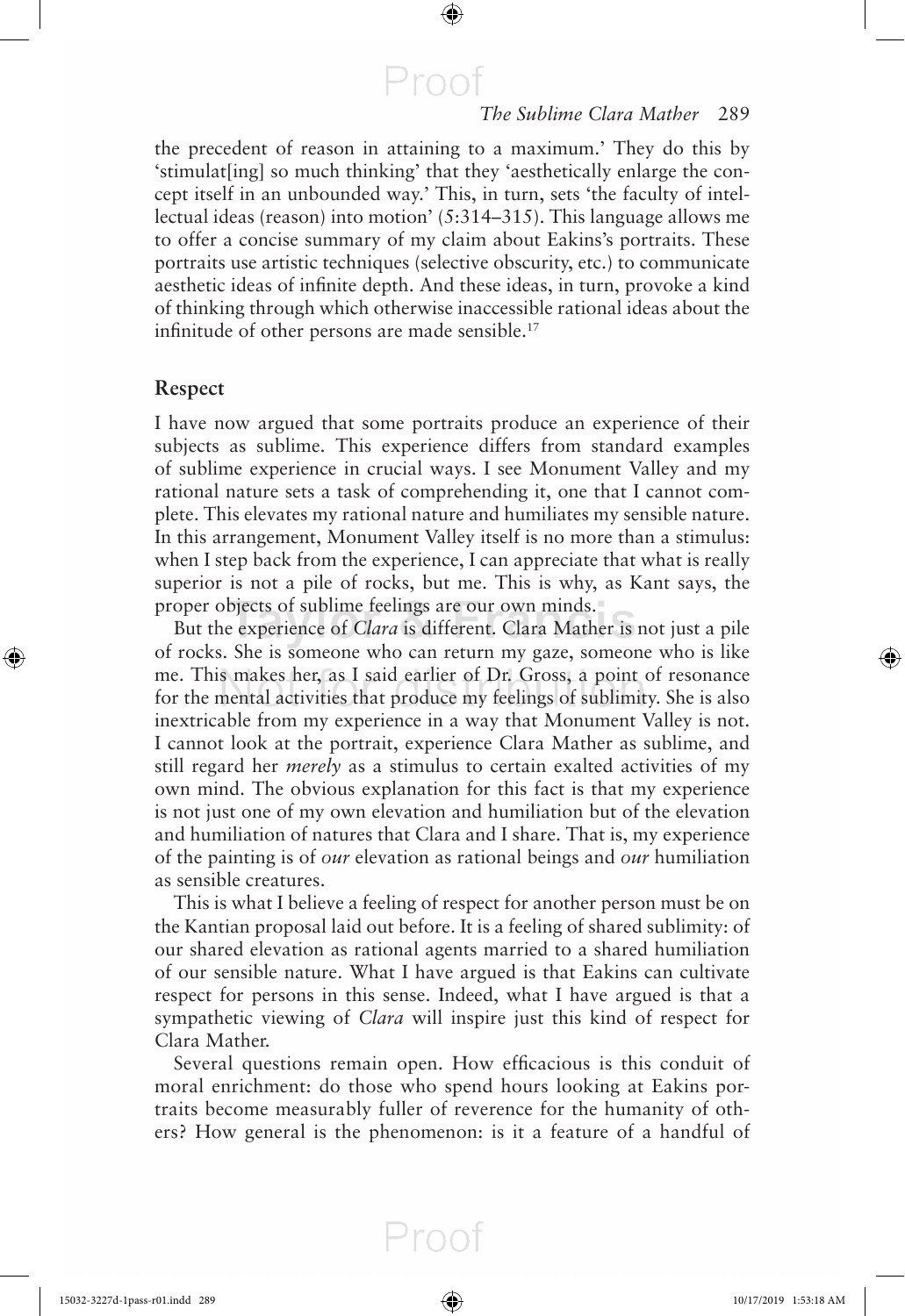⊕

#### 290 *Kenneth Walden*

masters, one we can find more generally in portrait-painting of a certain quality, or something that extends into other modes (e.g. film and sculpture)? What is the relationship between the power I have suggested can be found in Eakins's paintings and their value as art? I can't venture to answer these questions, but I hope I have at least provided a proof of concept. 18

#### **Notes**

⊕

- 1. All citations of Kant are to the volume and pagination of (Kant 1900–), except for the *Critique of Pure Reason*, which uses the standard A/B notation. Translations are from Cambridge University Press editions unless otherwise noted.
- 2. For more see (Freeland 2010, p. 198ff).
- 3. For a good overview of this program see (Guyer 1993).
- 4. I can't do justice to the connection here but see ( Merritt 2012 ). For a general overview of Kant on the sublime see (Crowther 1991) and (Clewis 2009).
- 5. Arguments along these lines are much older than Kant. See, for example, Seneca's case for the power of nature to inspire an awe that acquaints us with the "god within us." Letter 41 in (Seneca  $2017$ ).
- 6. In saying this I am assuming, possibly *contra* Kant, that works of art can indeed be sublime. On this issue see the back-and-forth between ( Abaci 2008) and (Clewis 2010).
- 7. The role of gender in this contrast is obviously important, but not something I can comment on here. But see (Berger 2000).
- 8. On "uncompromising realism" see (Fried 1987, p. 8). The notion of transparency I have in mind is roughly the one Kendall Walton (2008) claims for photographs and Dominic Lopes (1996, p. 179ff) says can be shared by paintings. I am not saying that Eakins's paintings are actually transparent in this sense, only that they give that impression.
- 9. Quoted in (Goodrich, vol. II, p. 34).
- 10. Compare (Werbel 2007).
- 11. For discussion see (Kirkpatrick 2006), especially chapter 18. A relevant quote is on p. 173.
- 12. Relevant here is Elizabeth Johns's (1983 ) argument that Eakins wants to glorify a new kind of heroism associated with technical achievements like medicine.
- 13. Compare Stephen Darwall's (1977 ) distinction between recognition and appraisal respect.
- 14. One can, of course, object that I am mistaken about these paintings. Henry Adams (2005), for example, says that Eakins's portraits portray people who are straightforwardly somber or depressed. I cannot comment fully on this alternative, but I do think it mistakes the lack of a definitive countenance for a particular downcast attitude. This phenomenon is common enough that it has earned a rude name: "Resting bitch face." See (Hogg 2014) for discussion of another case.
- 15. Thanks to Hans Maes for recommending this discussion.
- 16. One could argue that this experience is closer to the Kantian experience of beauty, which involves a similar feeling of perpetual cognitive activity. I'm reluctant about this suggestion for a few reasons, most notably feelings of magnitude (depth) and contrapurposiveness (frustration) are central to my experience of the paintings. There are obviously hard questions about

↔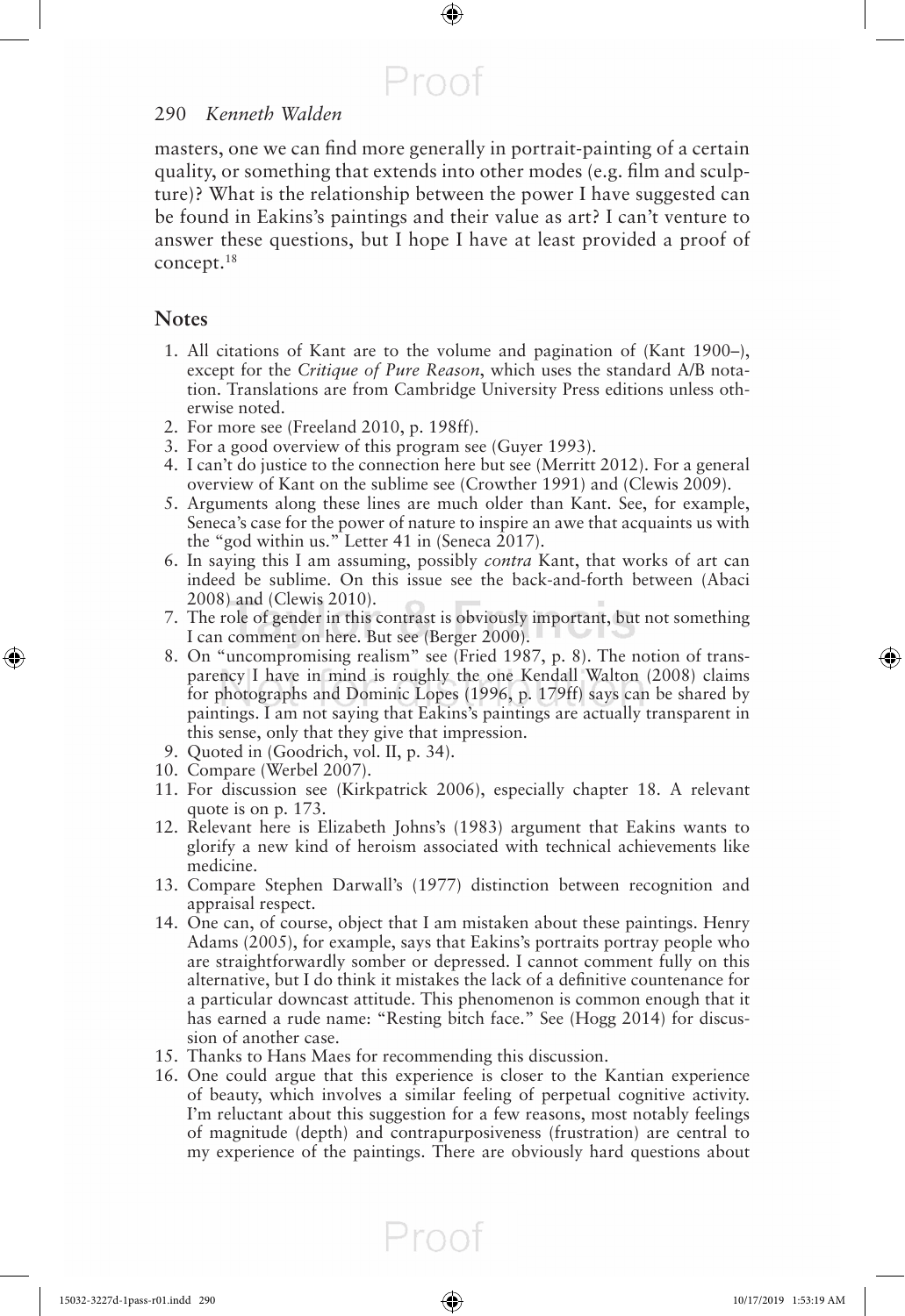#### *The Sublime Clara Mather* 291

whether the beautiful and the mathematically sublime can be separated as neatly as Kant supposes, but I can't discuss them here.

17. For a more general discussion of Kant's conception of reason as infinite (and what this means), see (Moore 1988).

⊕

Proof

 18. For very helpful discussion and comments, I am grateful to audience members at the conference on the Philosophy of Portraits as well as to Sarah Buss, John Kulvicki, Alice Phillips Walden, and Timothy Rosenkoetter.

#### **References**

Abaci, U. (2008). Kant's Justified Dismissal of Artistic Sublimity. *Journal of Aesthetics and Art Criticism* , 66(3), 237–251.

Adams, H. (2005). *Eakins Revealed*. New York: Oxford University Press.

 Berger, M.J. (2000). *Man Made: Thomas Eakins and the Construction of Gilded*  Age Manhood. Berkeley: University of California Press.

- Burke, E. (1757). *A Philosophical Enquiry into The Sublime and Beautiful* . London: R. and J. Dodsley.
- Clewis, R. (2009). *The Kantian Sublime and the Revelation of Freedom*. New York: Cambridge University Press.

 Clewis, R. (2010). A Case for Kantian Artistic Sublimity: A Response to Abaci. *Journal of Aesthetics and Art Criticism* , 68(2), 167–170.

- Crowther, P. (1991). *The Kantian Sublime: From Morality to Art*. New York: Oxford University Press.
- Darwall, S. (1977). Two Kinds of Respect. *Ethics* , 88(1), 36–49.

Freeland, C. (2010). *Portraits and Persons* . New York: Oxford University Press.

- Fried, M. (1987). *Realism, Writing, and Disfiguration*. Chicago: University of Chicago Press.
- Goodrich, L. (1982). *Thomas Eakins* . Cambridge: Harvard University Press.
- Gilpin, W. (1791). *Remarks on Forest Scenery and Other Woodland Views* . London: R. Blamire.
- Gombrich, E. (1945). Portrait Painting and Portrait Photography. In: Wengraf, P. ed., *Apropos Portrait Painting*. London: Lund Humphries, 1945.
- Guyer, P. (1993). Feeling and Freedom. Reprinted in his *Kant and the Experience*  of Freedom. New York: Cambridge University Press.

 Hogg, C. (2014). Subject of Passions: Charles Le Brun and the Emotions of Absolutism. *Philological Quarterly* , 93(1), 65–94.

- Johns, E. (1983). *Thomas Eakins and the Heroism of Modern Life*. Princeton: Princeton University Press.
- Kant, I. (1900–). *Gesammelte Schriften* . Berlin: Walter de Gruyter.
- Kirkpatrick, S.D. (2006). *The Revenge of Thomas Eakins* . New Haven: Yale University Press.
- Lopes, D. (1996). *Understanding Pictures* . New York: Oxford University Press, 1996.
- Merritt, Melissa McBay. (2012). The Moral Source of the Kantian Sublime. In: Costelloe, T. ed., *The Sublime: From Antiquity to the Present* . New York: Cambridge University Press.
- Moore, A.W. (1988). Aspects of the Infinite in Kant. *Mind*, 97(386), 205-223.

 Seneca, L.A. (2017). *Moral Letters to Lucilius* , trans. Graver, M. and Long, A. Chicago: University of Chicago Press.

⊕

⊕